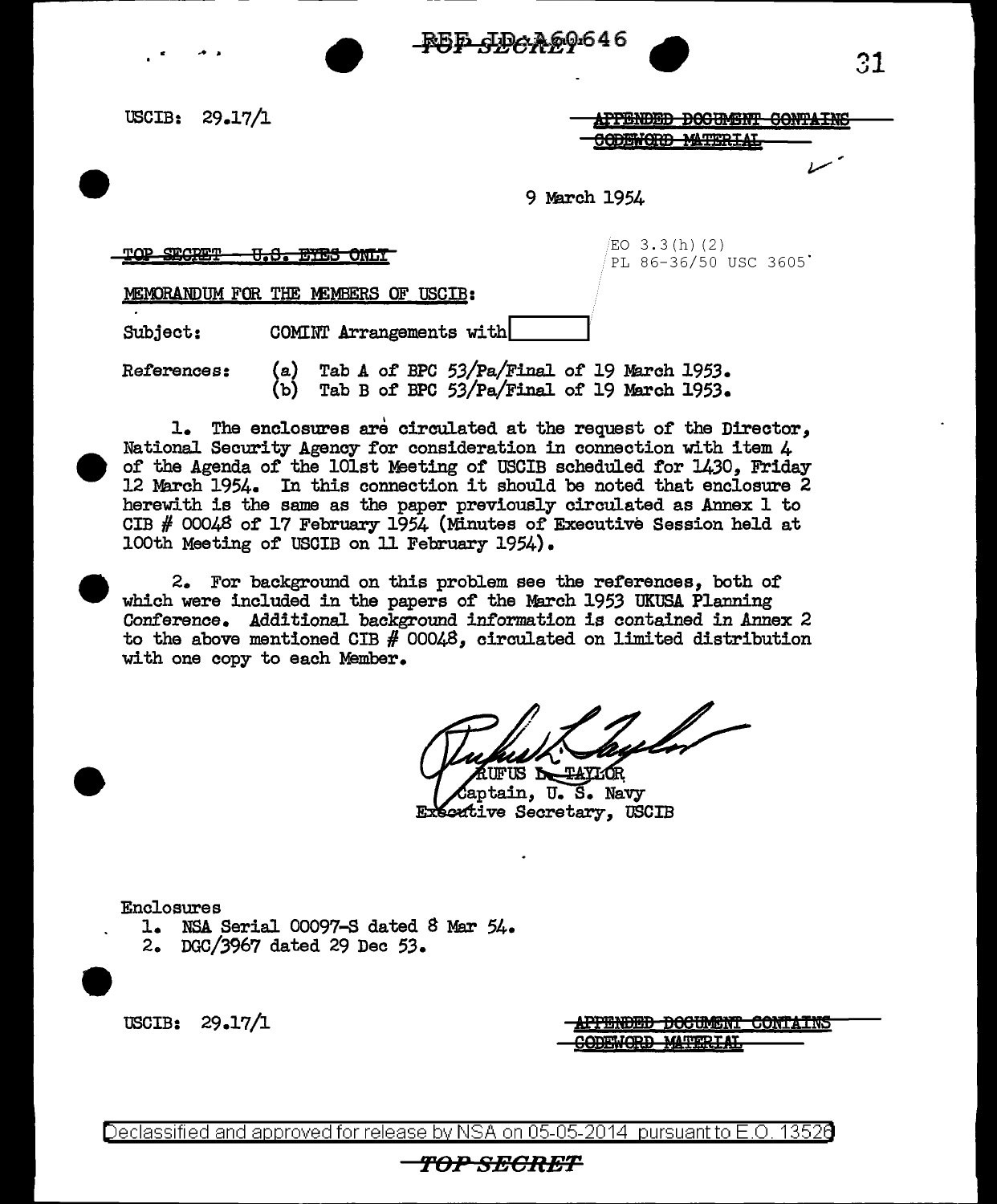

Serial: 00097-S 8 Mar 54

 $EO$  3.3(h) (2)  $P_1$  86-36/50 USC 3605

TOP SECRET FROTH

MEMORANDUM FOR THE MEMBERS OF USOIB

SUBJECT: SIGINT Cooperation Between U.K. and

2. Although USCIB declined to approve a similar proposal by LSIB in October 1951 (USCIB 14/154), I recommend that USCIB reconsider its position and concur in this request.

3. Inasmuch as there has been no U.K. reply to my proposal to provide

dated 18 December 1953), I do not propose to forward USCIB's views in this matter immediately. However, I should like to have a decision on the request so that I may reply to Director, GCHQ, as soon as I receive his comments on the question. GCHQ, as soon as I receive his comments on the

RALOH J. CANINE<br>Lieutenand General, US Army Director

Incl: a/s

> TOP SEGRET CONTROL NUMBER 54-88A COPY  $3$  / OF  $45$  COPIES PAGE 1 OF 1 PAGES

## $\overline{\textbf{OP}}$  <del>SECRET FR</del>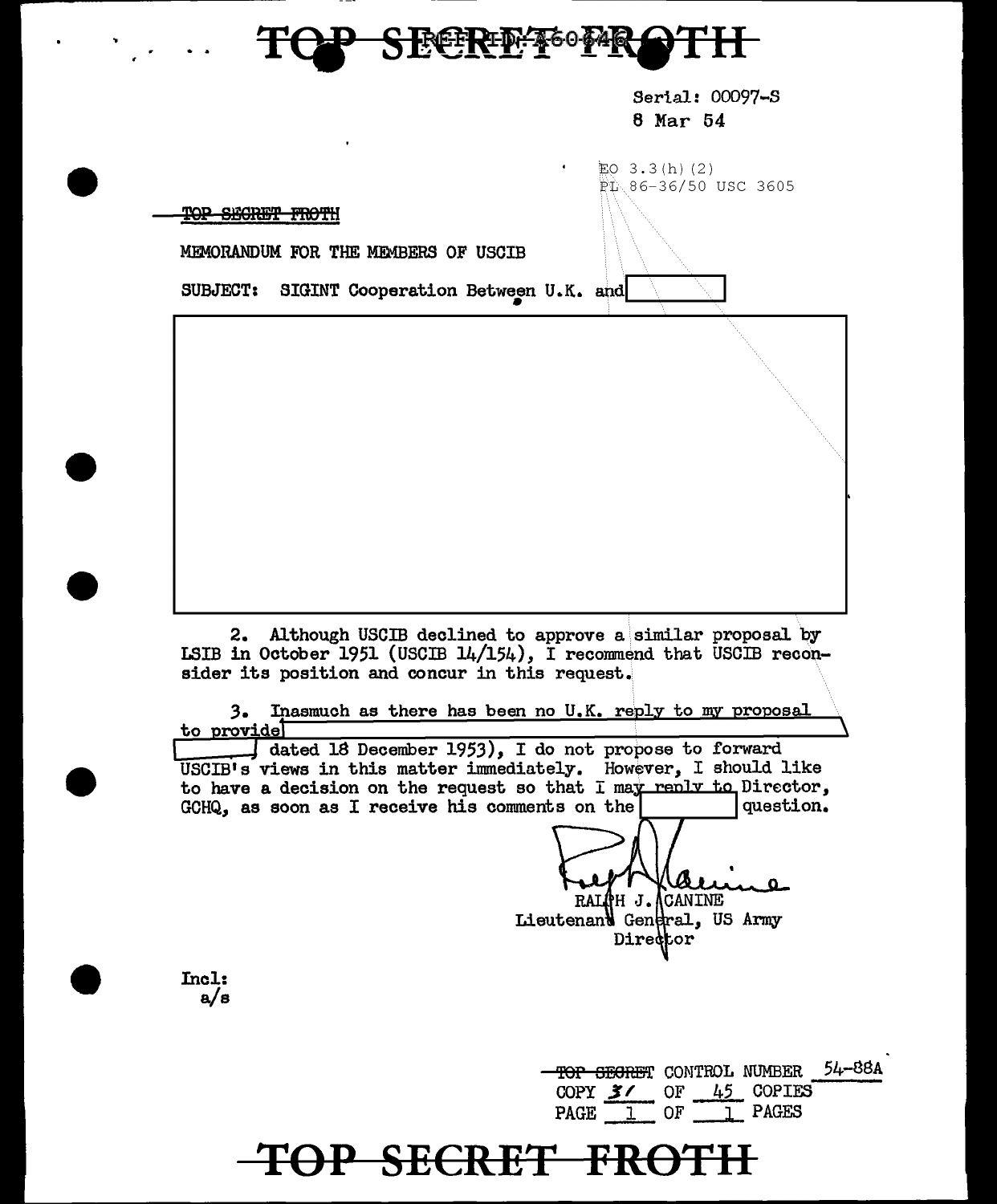$20 \t3.3(h) (2)$ 86-36/50 USC 3605

TOP SECRET FROTH

×

DGC/3967. 29th 1953.

Ì

Director,<br>National Security Agency.

| I am writing to you on behalf of L.S.I.B. to ask if you will seek the          |                  |                                    |                    |
|--------------------------------------------------------------------------------|------------------|------------------------------------|--------------------|
| approval of U.S.C.I.B. to an                                                   |                  |                                    |                    |
| L.S.I.B. is proposing that the U.K. should                                     |                  |                                    |                    |
|                                                                                |                  |                                    | comparable         |
| to the service the U.S. is expecting to initiate at an agreed moment to the    |                  |                                    |                    |
| as a result of the 1953 UK/USA Planning Conference recommendations.            |                  |                                    |                    |
|                                                                                |                  |                                    |                    |
| There is no doubt that such a service is desired by the<br>2.                  |                  |                                    |                    |
| This was evident when senior members of the organisation were                  |                  |                                    |                    |
| organisation.                                                                  |                  |                                    |                    |
| in London recently to discuss                                                  |                  |                                    | U.K. co-operation. |
| Although they did not attempt to apply pressure on the U.K. representatives,   |                  |                                    |                    |
| they made it clear (not for the first time) that they considered the U.K. was  |                  |                                    |                    |
| getting much the better part of the bargain. Though they are very pleased with |                  |                                    |                    |
| the equipment sent to them, it is apparent that they will never think the      |                  |                                    |                    |
| co-operation entirely fair unless the U.K.                                     |                  |                                    |                    |
|                                                                                |                  |                                    |                    |
|                                                                                |                  |                                    |                    |
| In L.S.I.B.'s view it is very important that the best possible<br>3.           |                  |                                    |                    |
| relations with the                                                             |                  | should be preserved. Seen from the |                    |
| $U$ . $K0$ ,                                                                   |                  |                                    |                    |
| owing partly to its geographical position, partly to the completeness of its   |                  |                                    |                    |
| service and, above all, to the fact that the lare technically far more         |                  |                                    |                    |
| competent, both in communications and non-communications interception, and     |                  |                                    |                    |
| employ larger resources, than any of the other                                 |                  | Leountries                         |                    |
| G.C.H.Q. and, presumably, N.S.A. are                                           |                  |                                    |                    |
| and there is no reason why this dependence should ever decrease: indeed.       |                  |                                    | าัชใ               |
|                                                                                |                  |                                    | in                 |
| the future, $\Box$                                                             |                  |                                    | Moreover, if       |
| the present deployment of U.K. and U.S.                                        |                  |                                    | had in any way     |
| to be curtailed, the relative value of the                                     |                  |                                    | would rise still   |
|                                                                                |                  |                                    |                    |
| L.S.I.B. therefore considers that every reasonable step should be<br>more.     |                  |                                    |                    |
| taken which will help to ensure the continued availability of the source.      |                  |                                    |                    |
| The provision of some form of limited feed-back would be an obvious step of    |                  |                                    |                    |
| this kind.                                                                     |                  |                                    |                    |
|                                                                                |                  |                                    |                    |
| A further advantage to be obtained from the proposal stems from the<br>4.      |                  |                                    |                    |
| fact that<br>are heavily overstrained at the present time as a                 |                  |                                    |                    |
| result of the                                                                  |                  |                                    |                    |
| the U.K. were to supply the                                                    |                  |                                    |                    |
| it should lead to a speedier and more efficient allocation of                  |                  |                                    |                    |
| their limited resources to the required targets. This would increase the       |                  |                                    |                    |
| value of their effort to the U.S. and the U.K. It is also highly probable      |                  |                                    |                    |
| that they could be persuaded to make further attempts to                       |                  |                                    |                    |
|                                                                                |                  |                                    |                    |
|                                                                                |                  |                                    |                    |
|                                                                                |                  |                                    |                    |
|                                                                                |                  | TOP SECRET CONTROL NUMBER          | 54–88B             |
|                                                                                | $\text{corr}$ 3r | .45<br>0F<br>COPIES                |                    |
|                                                                                |                  | PAGES                              |                    |
|                                                                                |                  |                                    |                    |

**ER ELFAGRE** 

ù

 $\overline{c}$ <br> $0$ 

 $\, {\bf p}$  $\mathbf{\tilde{X}}$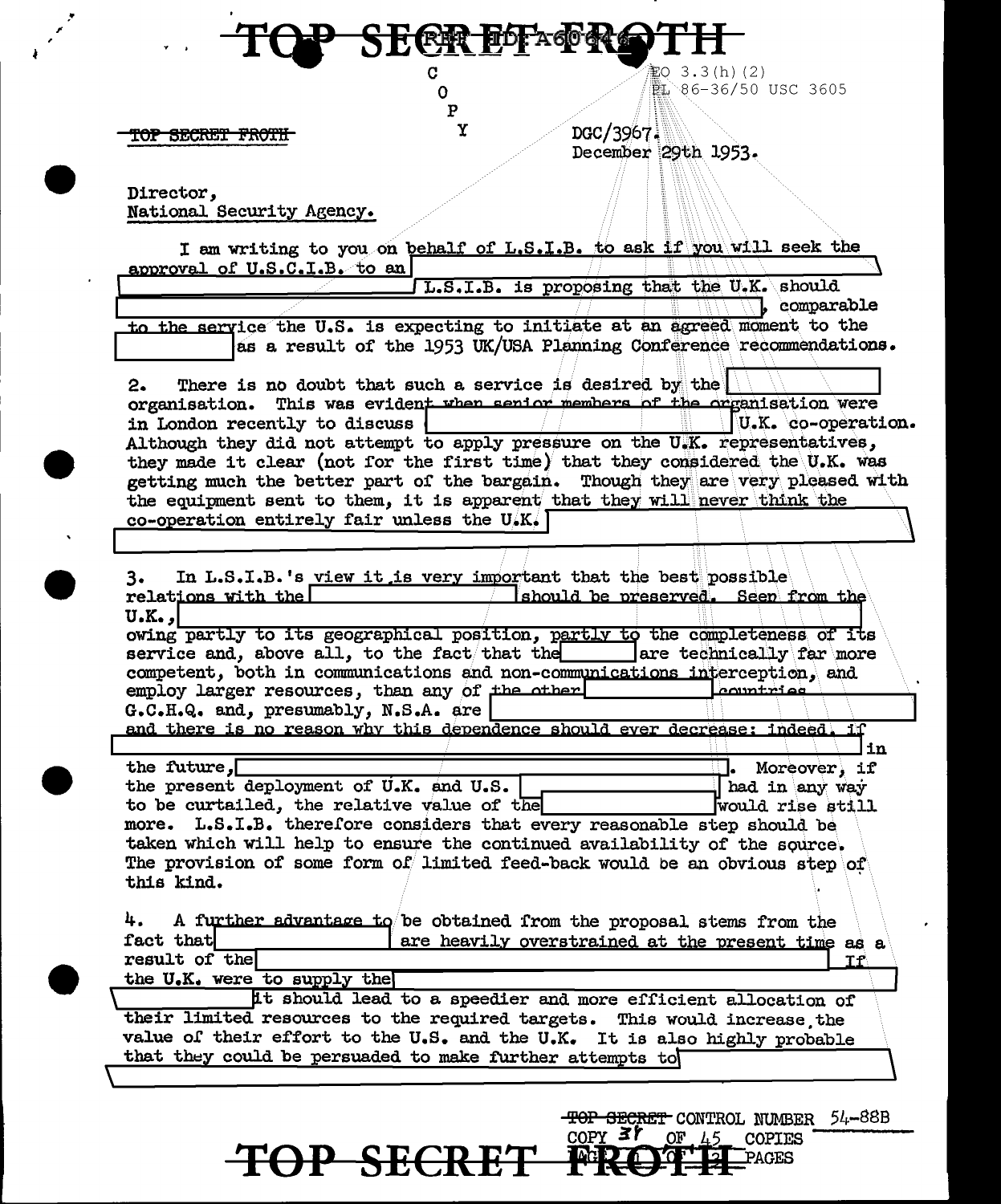## 光线形 地

 $E0.3.3(h)$  (2) PL 86-36/50 USC 3605

TOP SECRET FROTH

DGC/3967.

6. and Arrangements for the the U.K. have been under examination for some time; if the technical and security difficulties can be surmounted this link could serve for the proposed feed-back from the U.K. as well as for speedy reports of unexpected developments and for other material required with the least possible delay  $(e.g.$ L.S.I.B. is very conscious that the 7. must involve no serious risks to the security of U.S./U.K. Sigint and that it should therefore The following forms of technical cooperation are accordingly proposed as the maximum the U.K. would negotiate:  $(a)$  $(b)$  $(c)$  $(d)$  $(e)$ 

> 54–88B TOP SECRET CONTROL NUMBER COPY  $3/$ **OF** 45 COPIES **PAGE** ОF PAGES 2 P SECRET